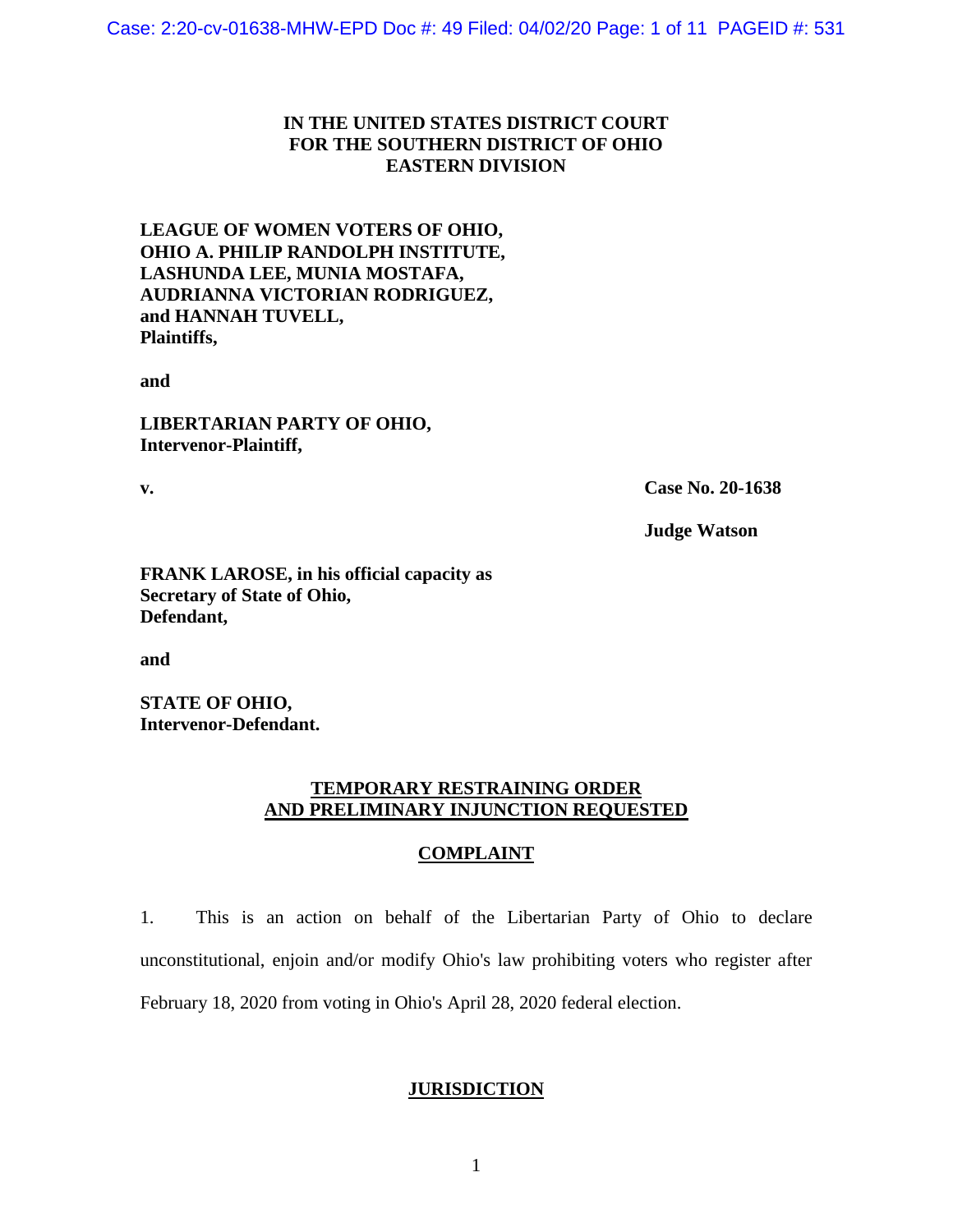2. Jurisdiction in this case is predicated on 28 U.S.C. § 1331, this being a case arising under federal law, including the National Voter Registration Act of 1993, 52 U.S.C. § 20507, the United States Constitution, and 42 U.S.C. § 1983.

#### **VENUE**

3. Venue is proper in this District under 28 U.S.C. 1391(b) because a substantial part of the events giving rise to Intervenor-Plaintiff's claims occurred in this District.

### **PARTIES**

4. Intervenor-Plaintiff, Libertarian Party of Ohio, is one of three fully recognized political parties in Ohio with ballot access in Ohio's primary and general elections. As a recognized political party in Ohio, its members include eligible voters who can and will vote in Ohio's 2020 primary and general elections. Its membership also includes several candidates for congressional and local office in Ohio who are required to participate in Ohio's 2020 primary. It will also run a presidential ticket in Ohio in the November 2020 general election following the selection of that ticket at its National Convention.

5. Plaintiff, League of Women Voters of Ohio ("LWVO"). is a non-partisan, nonprofit membership organization located in Columbus, Ohio.

6. Plaintiff, Ohio A. Philip Randolph Institute ("Ohio APRI"), is a state chapter of the A. Philip Randolph Institute, a national organization for African-American trade unionists and community activists affiliated with the AFL-CIO and established in 1965 to forge an alliance between the civil rights and labor movements.

7. Plaintiff Lashunda Lee is an eligible, registered, and regular voter who has lived in Ohio for more than thirty years.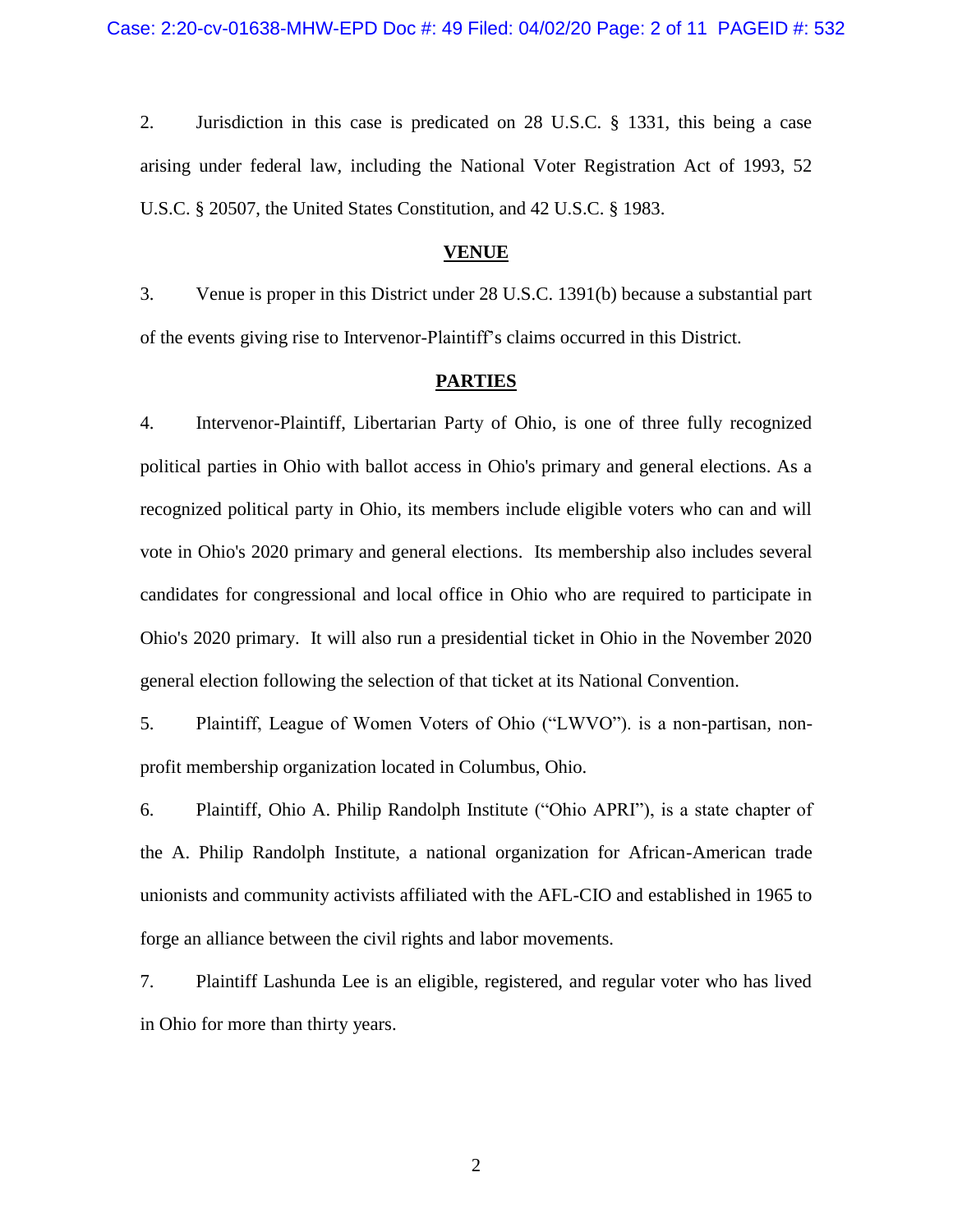8. Plaintiff Munia Mostafa is an eligible, registered, and regular voter in Ohio, and has been since she became a naturalized citizen in 2017.

9. Plaintiff Audrianna Victorian Rodriguez is an eligible, registered, and regular voter in Ohio, and had planned to vote in person in the 2020 primary.

10. Plaintiff Hannah Tuvell is a life-long Ohio resident who has never registered to vote before and would like to vote in the 2020 primary election.

11. Defendant Frank LaRose serves as Secretary of State of the State of Ohio and is being sued in his official capacity.

12. Intervenor-Defendant is the State of Ohio acting on behalf of the General Assembly.

## **FACTS**

13. On July 17, 2019, the Ohio General Assembly passed Am. Sub. H.B. 166 to amend R.C. § 3501.01(E) to provide that in-person voting in Ohio's 2020 presidential, congressional and state-office primary election "be held on the third Tuesday after the first Monday in March." For Ohio's 2020 congressional, presidential and state-office primary election, this meant that the election would conclude with in-person voting at the close of the day on March 17, 2020. The Ohio Governor signed Am. Sub. H.B. 166 into law on July 18, 2019.

14. In a press conference on the afternoon of March 16, 2020, Ohio Governor Mike DeWine and Respondent Secretary stated that they lacked the legal authority to change the date of Ohio's 2020 presidential primary election.

15. On or about 10:11 p.m. on Monday, March 16, 2020, Ohio Governor Mike DeWine announced that the Director of the Ohio Department of Health was closing the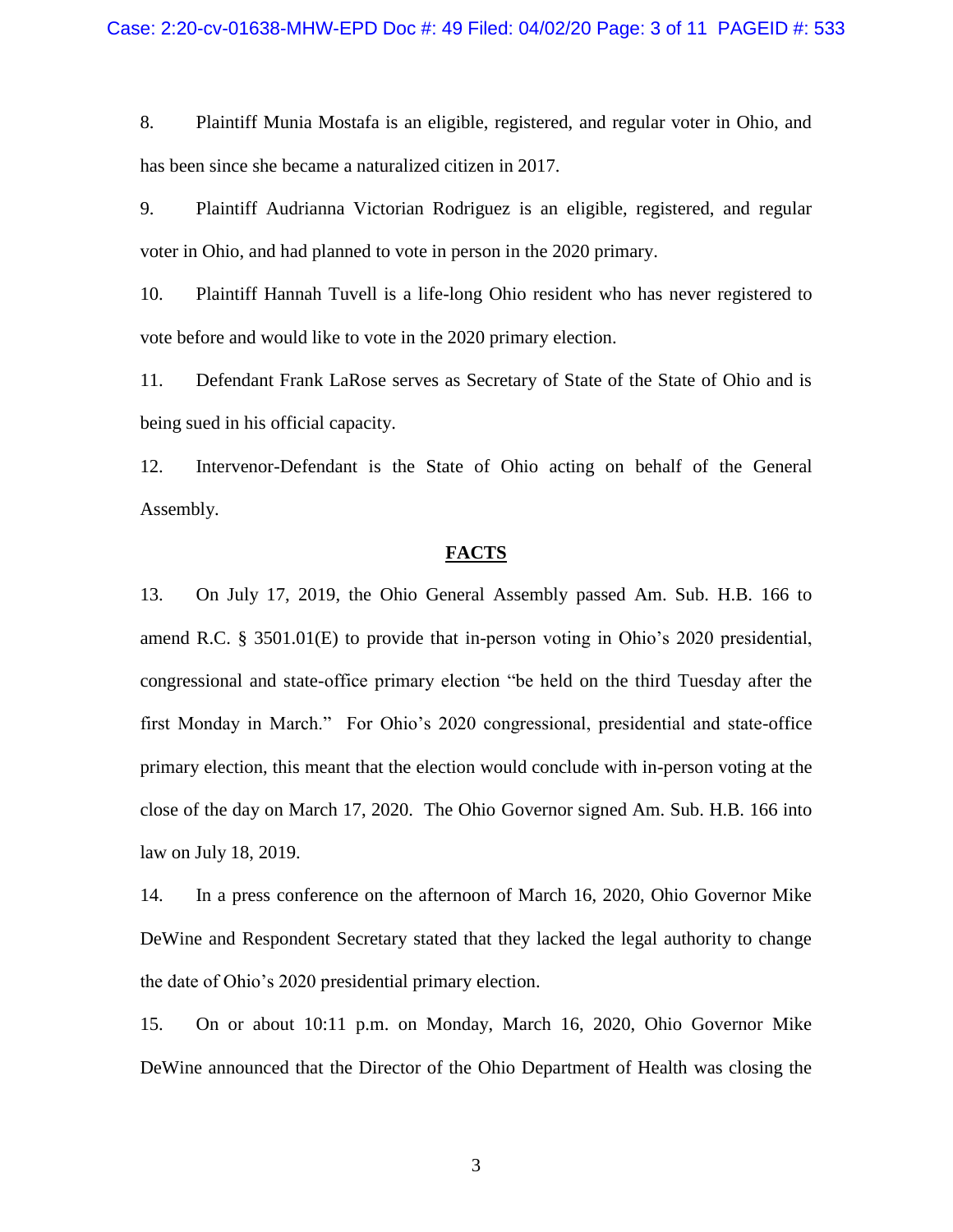polling locations in the State of Ohio on Tuesday, March 17, 2020 due to concerns of exposure to COVID-19.

16. In the early morning hours on Tuesday, March 17, 2020, Respondent Secretary issued Directive 2020-06 to Ohio's 88 county boards of election directing that, "in response to Ohio Governor Mike DeWine's and Director of the Ohio Department of Health Dr. Amy Acton's order closing polling places on March 17, 2020," he was "suspending" the March 17, 2020 presidential primary election and "moving the date of the election to June 2, 2020.

17. Directive 2020-06 included the following instructions to the county boards of elections:

a. "The March 17, 2020 Presidential Primary Election is suspended until June 2, 2020."

b. "The boards of elections are prohibited from processing any new voter registrations for the June 2, 2020 presidential primary election. The February 18, 2020 voter registration deadline remains the voter registration deadline."

c. "Boards of elections must remain open on March 17, 2020 to receive any absentee ballots at the boards of elections through 7:30 p.m. Boards of elections are required to process any UOCAVA ballots. Boards of elections are required to process any-non UOCAVA absentee ballot post-marked by Monday, March 16, 2020 and received by the boards of elections through March 27, 2020. Boards of elections are prohibited from tabulating and reporting any results until the close of polls on Tuesday, June 2, 2020."

d. "The boards of elections are required to process absentee ballot applications received at the board of elections postmarked by Tuesday, May 26, 2020. Absentee ballots must be postmarked by June 1, 2020 and must be received by the boards of elections no later than Friday, June 12, 2020. UOCAVA absentee ballots must be submitted for mailing not later than 12:01 a.m. at the place where the voter completes the ballot, on Tuesday, June 2, 2020."

e. "On Tuesday, June 2, 2020, boards of elections must conduct in-person voting at polling locations in their county. The polls will open at 6:30 a.m. and close at 7:30 p.m. on Tuesday, June 2, 2020. Boards of elections should work with their county prosecutors to review any contracts with polling locations to ensure that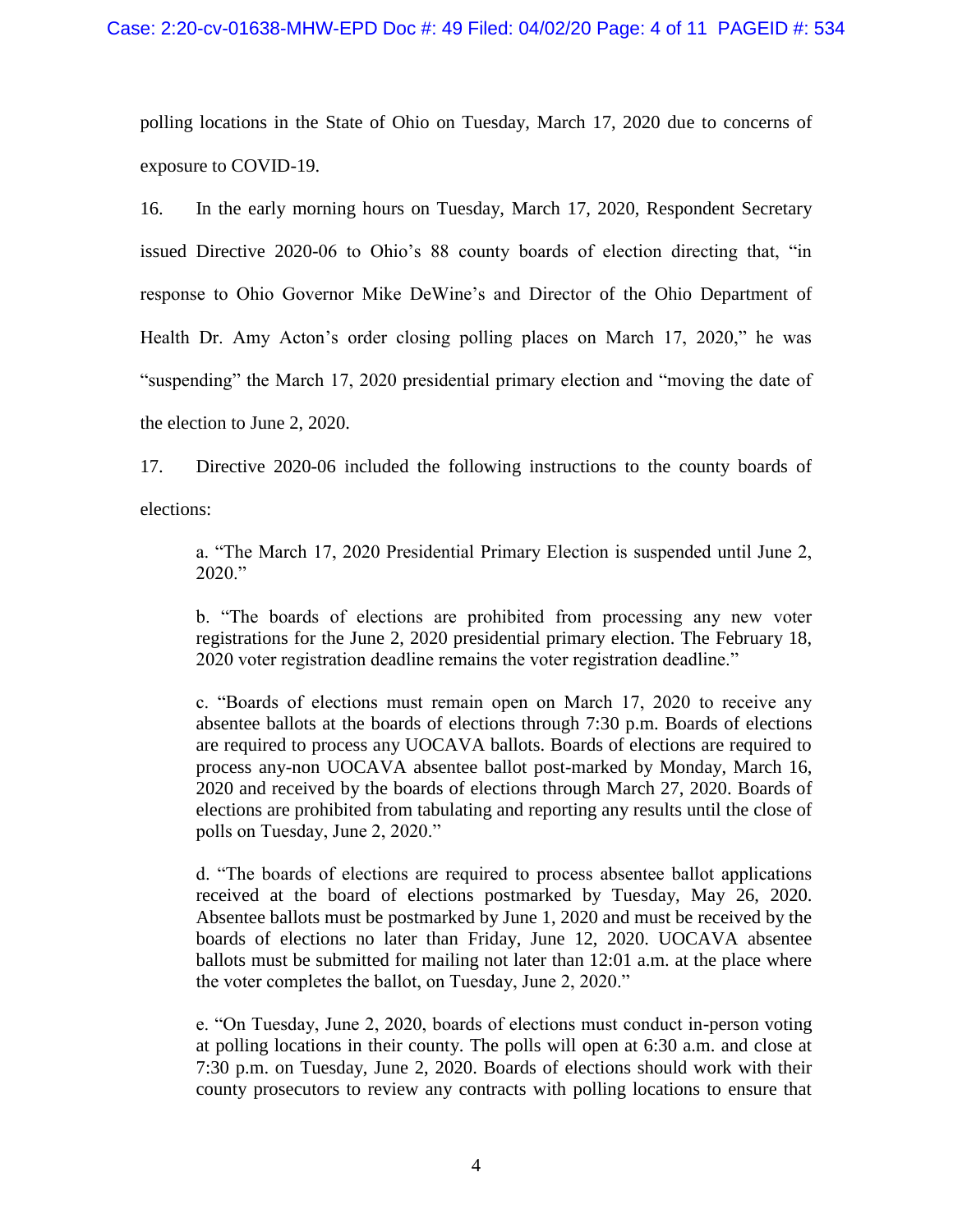in-person voting can take place at those polling locations on Tuesday, June 2, 2020."

18. On March 17, 2020, the Ohio Democratic Party filed an original action in the Supreme Court of Ohio challenging Defendant-LaRose's action and seeking to have the previously scheduled March 17, 2020 primary concluded by April 28, 2020.

19. The Libertarian Party of Ohio moved to intervene in that action on March 19, 2020, in an effort to have the previously scheduled March 17, 2020 election lawfully concluded no later than May 12, 2020.

20. The Libertarian Party challenged not only Defendant-LaRose's authority under the federal Constitution to cancel the March 17, 2020 election in that action before the Ohio Supreme Court, but also his authority under the Constitution to substitute his own Directive fixing Ohio's registration deadline as February 18, 2020.

21. The Libertarian Party of Ohio's Motion to Intervene was granted by the Ohio Supreme Court over the Ohio Democratic Party's and Defendant-LaRose's objections on March 20, 2020.

22. On or about March 25, 2020, the Ohio General Assembly passed 2020 Am.Sub.H.B. No. 197 ("House Bill 197")—an emergency act that voided Directive 2020-06 and established a new election date, April 28, 2020, and how that primary election would proceed in Ohio.

23. House Bill 197 was signed by the Governor on or about March 30, 2020.

24. In addition to setting the primary election for April 28, 2020, House Bill 197 also fixes the registration date for that election as February 18, 2020.

25. House Bill 197 also precludes "no excuse" in person voting during the April 28, 2020 election.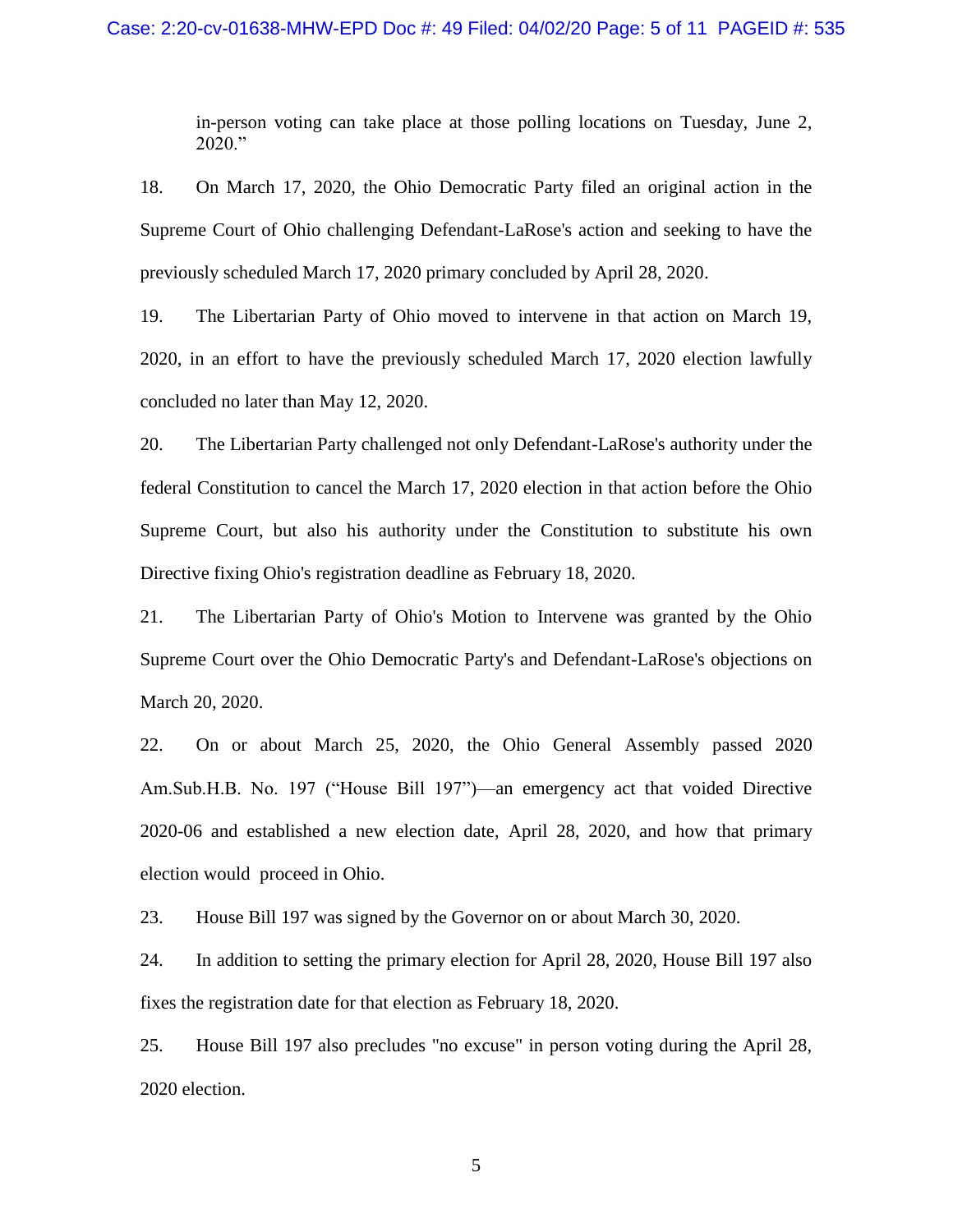26. House Bill 197 requires the vast majority of voters in Ohio to vote by mail and

absorb most of the costs associated with obtaining a ballot and voting that ballot at the

April 28, 2020 primary election.

27. As described by Defendant-LaRose on his official web page:

The Ohio Secretary of State must design, print and mail approximately 7.8 million informational postcards to every registered Ohioan that explains to them how to obtain the form necessary to request an absentee ballot.

Based on preliminary estimates from prospective vendors, it is expected that these postcards will reach registered voters in the second week of April.

Voters who want to cast a ballot must then either print out an absentee ballot request form themselves or call their county board and ask for one to be sent to them.

Voters must then affix their own postage and send the request to their county board of elections.

Boards must then process the request, print the ballot and send it to the voter.

Each voter must receive their ballot, cast their vote, and return the ballot in a postage-paid envelope, postmarked by April 27th.

*LaRose Issues Statement on Legislation Finalizing Ohio's Primary Election*, March 25,

 $2020<sup>1</sup>$ 

 $\overline{a}$ 

28. On March 26, 2020, the Democratic Party moved the Ohio Supreme Court to dismiss it from the case following the General Assembly's having passed House Bill 197.

29. The Ohio Supreme Court granted the Democratic Party's application and

dismissed its complaint on March 27. *State ex rel. Ohio Democratic Party v. LaRose*, \_\_

Ohio St.3d \_\_, 2020-Ohio1139, \_\_ N.E.3d \_\_.

<sup>1</sup> [https://www.ohiosos.gov/media-center/press-releases/2020/2020-03-25/.](https://www.ohiosos.gov/media-center/press-releases/2020/2020-03-25/)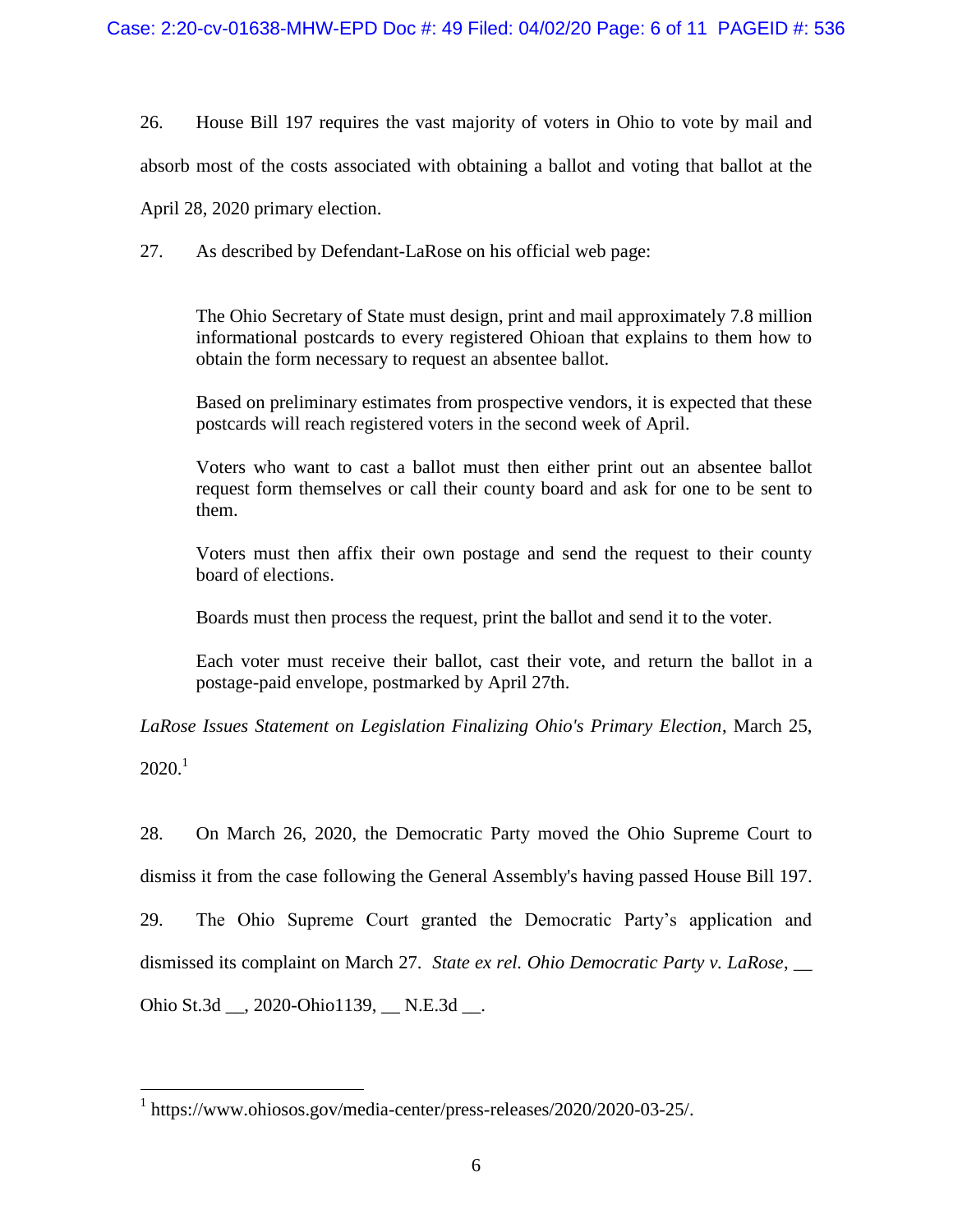30. On March 31, 2020, the Ohio Supreme Court then dismissed the Libertarian Party of Ohio's challenge to Directive 2020-06 as moot, stating that should the Libertarian Party wish to press its argument that "House Bill 197 violates federal law (and thus does not render its claim moot)[,] … that claim is for another day and another case." *See id*., 2020-1253 at 3.

31. On March 30, 2020, this action was filed.

32. The Ohio Democratic Party moved to intervene as a Defendant on April 1, 2020.

## **FIRST CAUSE OF ACTION**

33. All prior paragraphs are incorporated herein.

34. House Bill requires that ballots cast through April 28, 2020, count in Ohio's 2020 presidential primary election, H.B. 197  $\S$  32(E)(1)–(2), but prohibits anyone who registered to vote after February 18, 2020, from participating in the election, *id*. §  $32(C)(1)(a)$ .

35. The National Voter Registration Act of 1993 ("NVRA") applies to federal elections, such as Ohio's 2020 presidential primary election. *See*, *e.g*., 52 U.S.C. §§  $20501(b)(1)$ ,  $20502(1)–(2)$ .

36. Section  $8(a)(1)$  of the NVRA requires that in elections for federal office the registration date be no earlier than 30 days prior to "the date of the election." *Id*. §  $20507(a)(1)$ .

37. House Bill 197's restriction on registration violates the NVRA. This restriction will deprive eligible Ohio voters, including members of the Libertarian Party of Ohio, of their right to participate in the 2020 primary election in violation of federal law.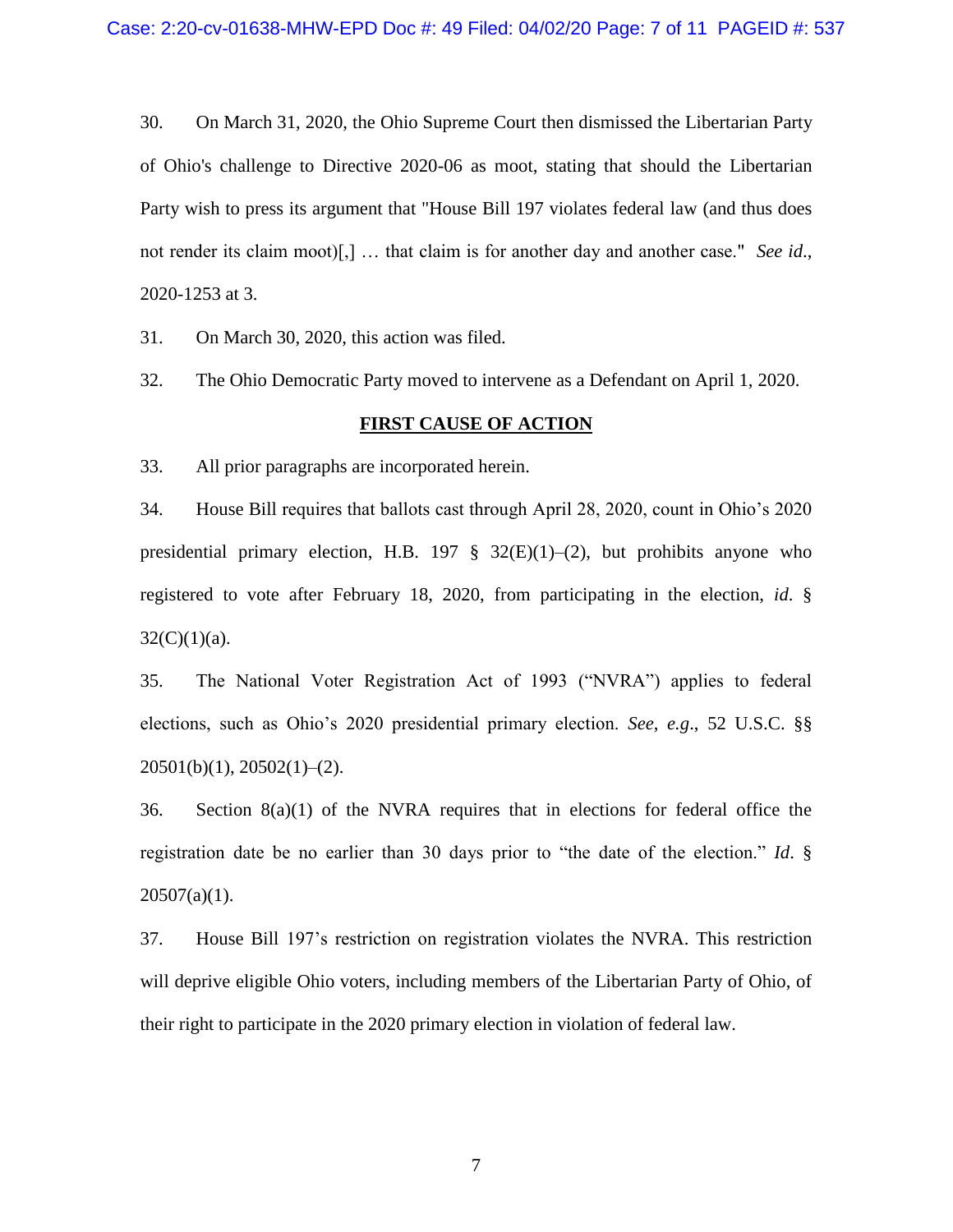38. Defendant-LaRose's enforcement of this February 18, 2020 registration deadline violates the NVRA.

### **SECOND CAUSE OF ACTION**

39. All prior paragraphs are incorporated herein.

40. Article I, § 4 of the Constitution of the United States provides that "The times, places and manner of holding elections for Senators and Representatives, shall be prescribed in each state by the legislature thereof; but the Congress may at any time by law make or alter such regulations, except as to the places of choosing Senators." (Emphasis added).

41. Congress has in the NVRA prescribed the proper manner and temporal deadlines for electing Senators and Representatives in the United States, and that manner includes precluding States from requiring voter registration more than 30 days before the federal election.

42. The General Assembly had no authority under Article I, § 4 to pass a law that required voters to register more than 30 days before Ohio's upcoming federal primary election.

43. The General Assembly's inclusion of its voter registration date in House Bill 197 violates the powers delegated to it by Article I, § 4 of the United States Constitution.

44. Defendant-LaRose's enforcement of House Bill 197's registration deadline violates 42 U.S.C. § 1983.

### **THIRD CAUSE OF ACTION**

45. All prior paragraphs are incorporated herein.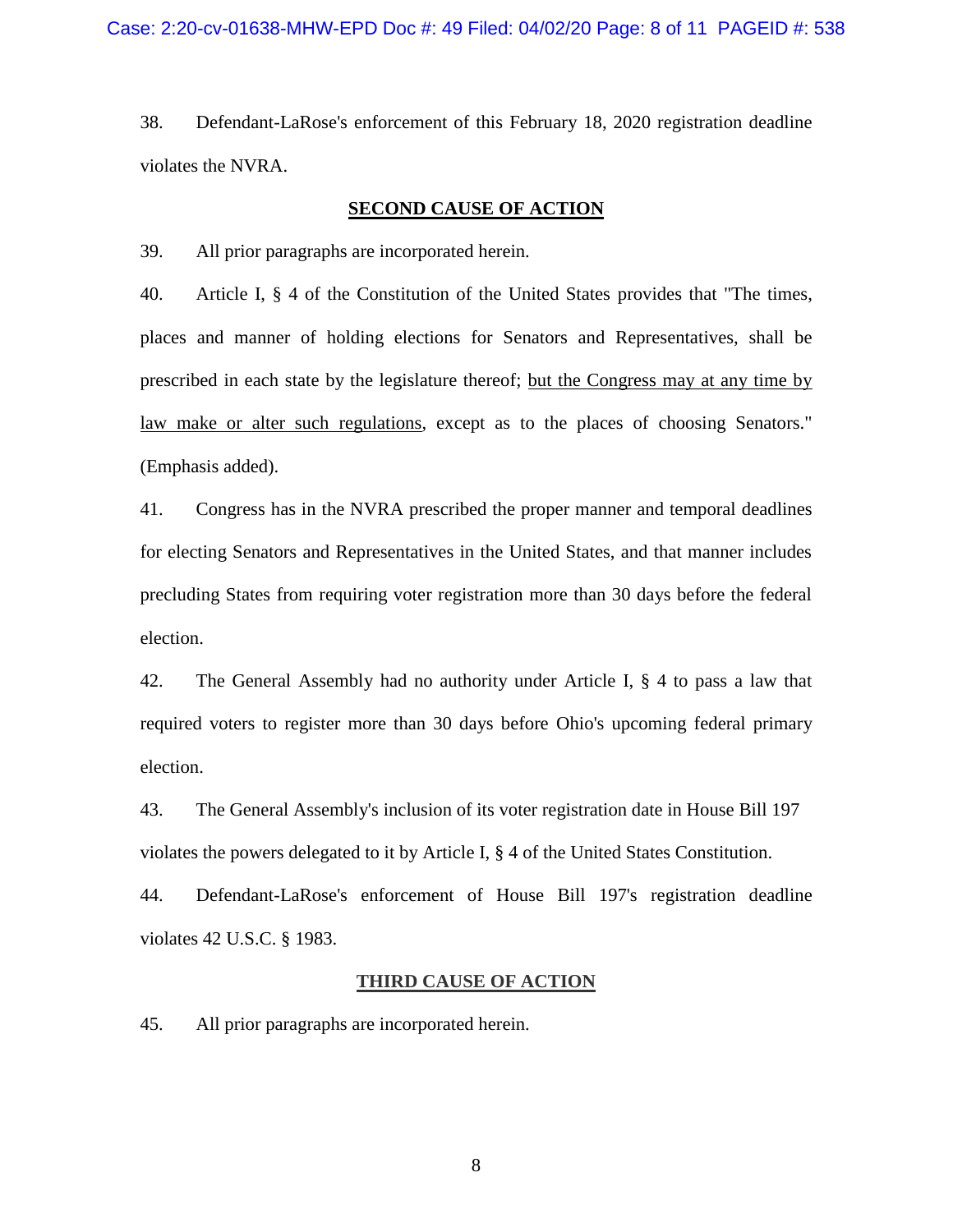46. House Bill 197 requires that voters in Ohio absorb most of the costs associated with obtaining and voting their ballots.

47. The Twenty-Fourth Amendment prohibits poll taxes in any federal elections.

48. The Equal Protection Clause of the Fourteenth Amendment prohibits poll taxes in any elections. *See Harper v. Virginia State Board of Elections*, 383 U.S. 663 (1966).

49. House Bill 197's requirement that voters cast absentee ballots and themselves absorb most of the costs associated with obtaining and voting their ballots constitute an unconstitutional poll tax in violation of the Fourteenth and Twenty-Fourth Amendments to the United States Constitution.

50. Defendant-LaRose's enforcement of House Bill 197 imposes an unconstitutional poll tax in violation of the Fourteenth and Twenty-Fourth Amendments to the United States Constitution.

51. Defendant-LaRose's enforcement of House Bill 197's registration deadline violates 42 U.S.C. § 1983.

#### **FOURTH CAUSE OF ACTION**

52. All prior paragraphs are included herein.

53. The Libertarian Party of Ohio relied on the scheduling of Ohio's March 17, 2020 primary to its detriment in planning to participate in the Libertarian National Convention.

54. Should Ohio conduct its primary later than approximately May 12, 2020, the Libertarian Party of Ohio's participation in that National Convention will be prejudiced.

55. The Libertarian Party of Ohio has a First Amendment right to order its internal affairs as it sees fit.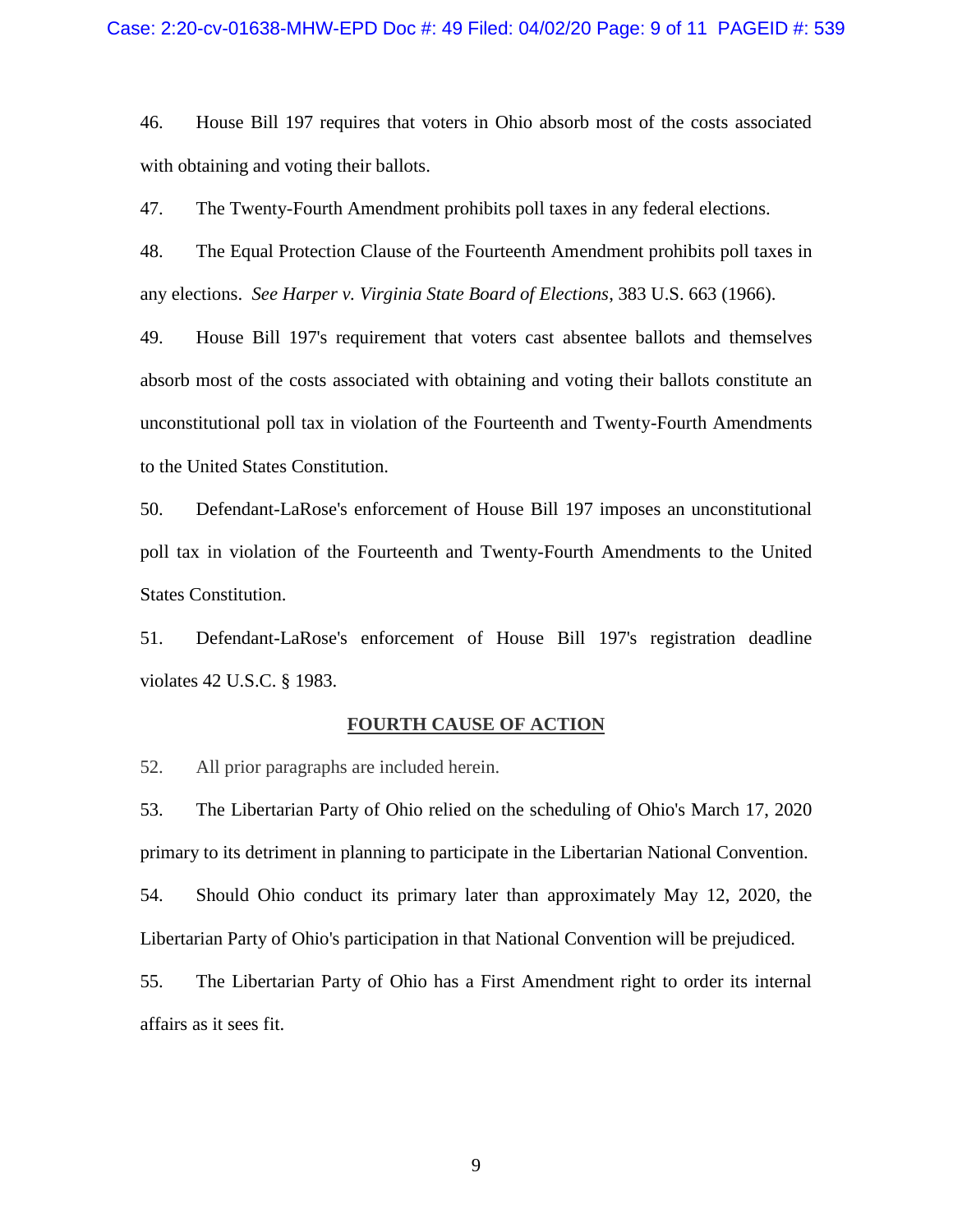56. Delaying Ohio's primary election beyond May 12, 2020 will interfere with and irreparably damage the Libertarian Party of Ohio's First Amendment rights.

57. Defendant-LaRose's conducting the primary after May 12, 2020 will violate the First Amendment rights of the Libertarian Party of Ohio and 42 U.S.C. § 1983.

### **DEMAND FOR RELIEF**

**WHEREFORE**, the Libertarian Party of Ohio respectfully pray that this Court:

(1) Assume original jurisdiction over this case;

(2) Issue a temporary restraining order, preliminary and/or permanent injunction (i) prohibiting enforcement of Ohio's February 18, 2020 registration deadline; (ii) directing Defendant-LaRose to comply with federal law by setting a registration deadline that is no more than 30 days before the date of the primary election; (iii) directing Defendant-LaRose to conduct that election no later than May 12, 2020; and (iv) directing Defendant-LaRose to either bear the full costs associated with obtaining and voting ballots, or alternatively provide some reasonable alternative like "no excuse" in person voting before the close of the election to allow voters to cast their ballots at no cost.

(3) Issue a declaratory judgment under 28 U.S.C. § 2201(a) stating that (i) enforcement of Ohio's February 18, 2020 registration deadline is illegal; (ii) Defendant-LaRose must comply with federal law by setting a registration deadline that is no more than 30 days before the date of the primary election; (iii) Defendant-LaRose must conduct that election no later than May 12, 2020; and (iv) Defendant-LaRose must bear the full costs associated with obtaining and voting ballots, or alternatively provide some reasonable alternative like "no excuse" in person voting before the close of the election to allow voters to cast their ballots at no cost.